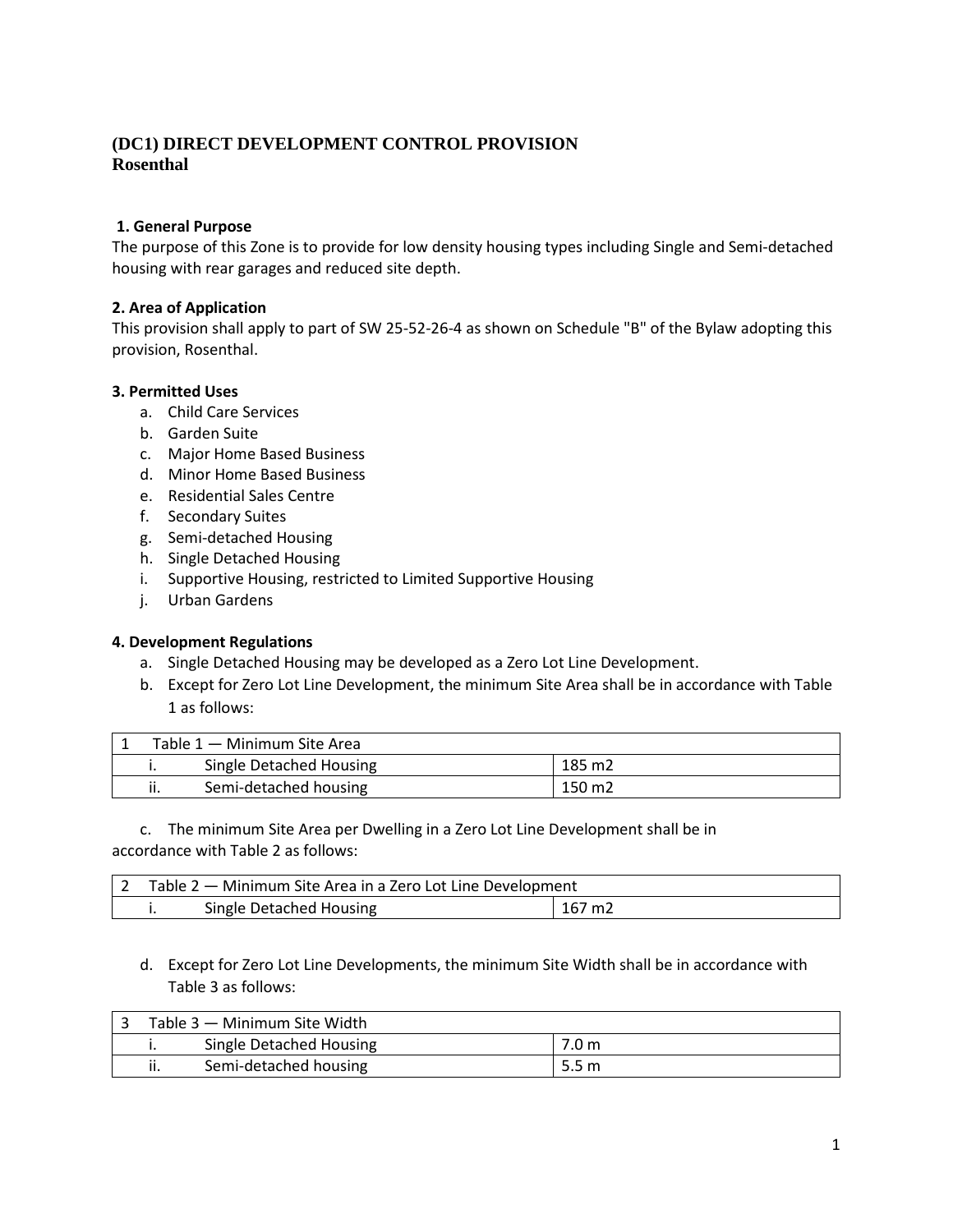e. The minimum Site Width in a Zero Lot Line Development shall be in accordance with Table 4 as follows:

| 4 Table 4 – Minimum Site Width in a Zero Lot Line Development |                         |       |  |
|---------------------------------------------------------------|-------------------------|-------|--|
|                                                               | Single Detached Housing | 6.4 m |  |

- f. The minimum Site Depth shall be 23.0 m.
- g. The maximum Height shall not exceed 12.0 m.
- h. The minimum Front Setback shall be 4.0 m for Lane access Dwellings.
- i. The minimum Rear Setback shall be 1.2m.
- j. Excluding Zero Lot Line Development, the minimum required Side Setback shall be 1.2 m.
- k. Notwithstanding 4.j, the minimum Side Setback abutting a public roadway, other than a Lane shall be 2.4 m.
- l. A Zero Lot Line Development shall only be permitted where:
	- i. The other Site Side Setback is a minimum of 1.5 m, except that:
		- A. The minimum Site Side Setback Abutting a public roadway other than a lane shall 2.4 m.
	- ii. All roof leaders from the Dwelling are connected to the individual storm sewer service for each Lot;
	- iii. No roof leader discharge shall be directed to the maintenance easement; and
	- iv. The owner of a Lot within a development proposed for the Zero Lot Line Development and the owner of the adjacent Lot shall register, on titles for all adjacent lots, a 1.5 m private maintenance easement that provides for:
		- A. A 0.3 m eave encroachment easement with the requirement that the eaves must not be closer than 0.9 m to the eaves of the building on an adjacent parcel;
		- B. A 0.6 m footing encroachment easement; and
		- C. Permission to access the easement area for maintenance of the properties.
	- v. The owner of the Site proposed for the Zero Lot Line Development shall register on all titles within the Zero Lot Line Development Site as well as all titles on the adjacent Site a restrictive covenant and easement that:
		- A. Requires a drainage swale constructed to City of Edmonton Design and Construction Standards; and
		- B. Provides for the protection of drainage of the Site, including the right for water to flow across Lots and the requirement not to inhibit the flow of water across Lots.
	- vi. The owner of the Site proposed for the Zero Lot Line Development shall register a utility easement(s) on, where necessary, all Lots within the Zero Lot Line development and the Abutting Lots to ensure adequate access for utility maintenance.
- m. The Site Side Setback for a Garage in a Zero Lot Line Development may only be reduced to zero where:
	- i. a 1.5 m private maintenance easement identical to that registered for the principal building is provided on the Abutting Lot;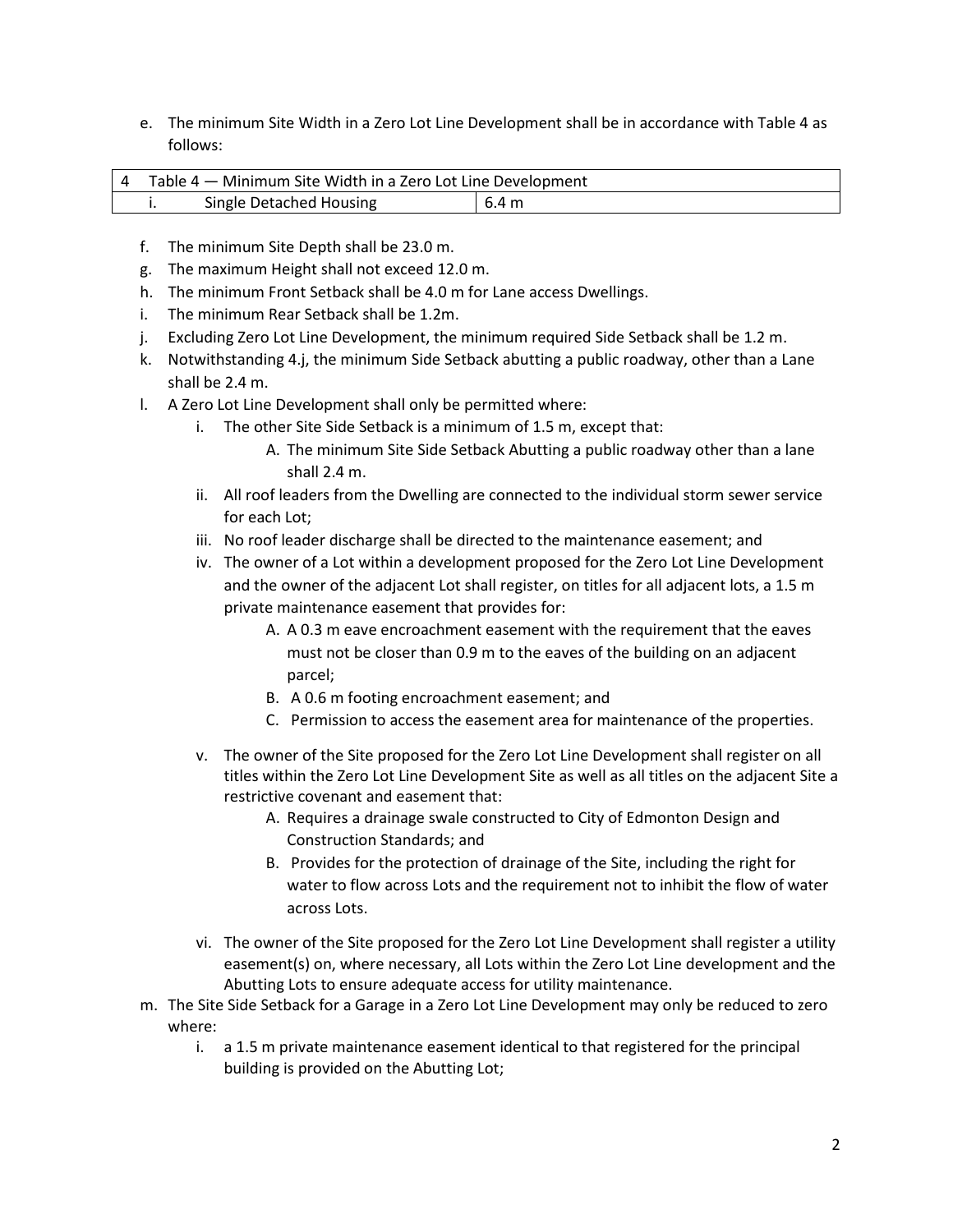- ii. all roof leaders from Accessory buildings are connected to the individual storm sewer service for each Lot or directed to drain directly to an adjacent Lane; and
- iii. no roof leader discharge shall be directed to the maintenance easement.
- n. Corner Sites shall have flanking side treatments similar to the front elevation;
- o. The maximum Site Coverage per dwelling, including Single Detached Housing Zero Lot Line, shall be in accordance with Table 5 as follows:

| Table 5 - Maximum Site Coverage |                 |              |           |           |                    |
|---------------------------------|-----------------|--------------|-----------|-----------|--------------------|
|                                 |                 | Total        | Principal | Accessory | Principal building |
|                                 |                 | Maximum Site | building  | building  | with attached      |
|                                 |                 | Coverage     |           |           | Garage             |
| ٠.                              | Single Detached | 52%          | 35%       | 17%       | 52%                |
|                                 | Housing         |              |           |           |                    |
| ii.                             | Semi-Detached   | 54%          | 37%       | 17%       | 54%                |
|                                 | Housing         |              |           |           |                    |

p. The maximum Site Coverage per dwelling in a Zero Lot Line Development shall be in accordance with Table 6 as follows:

| 6 | Table 6 - Maximum Site Coverage in a Zero Lot Line Development |              |           |           |                    |
|---|----------------------------------------------------------------|--------------|-----------|-----------|--------------------|
|   |                                                                | Total        | Principal | Accessory | Principal building |
|   |                                                                | Maximum Site | building  | building  | with attached      |
|   |                                                                | Coverage     |           |           | Garage             |
|   | Single Detached                                                | 55%          | 42%       | 20%       | 55%                |
|   | <b>Housing</b>                                                 |              |           |           |                    |

- q. All roof drainage shall be directed away from buildings and to a public roadway, including a Lane, or to a drainage work. Applications for a Development Permit shall include a detailed drainage plan showing the proposed drainage of the Site.
- r. Notwithstanding Section 55, landscaping shall be provided in accordance with the following: i. A minimum of 1 tree and three shrubs.
- s. Where the Site Abuts a Lane, vehicular access shall be from the Lane.
- t. Garden Suites shall comply with Section 87 of this Bylaw.